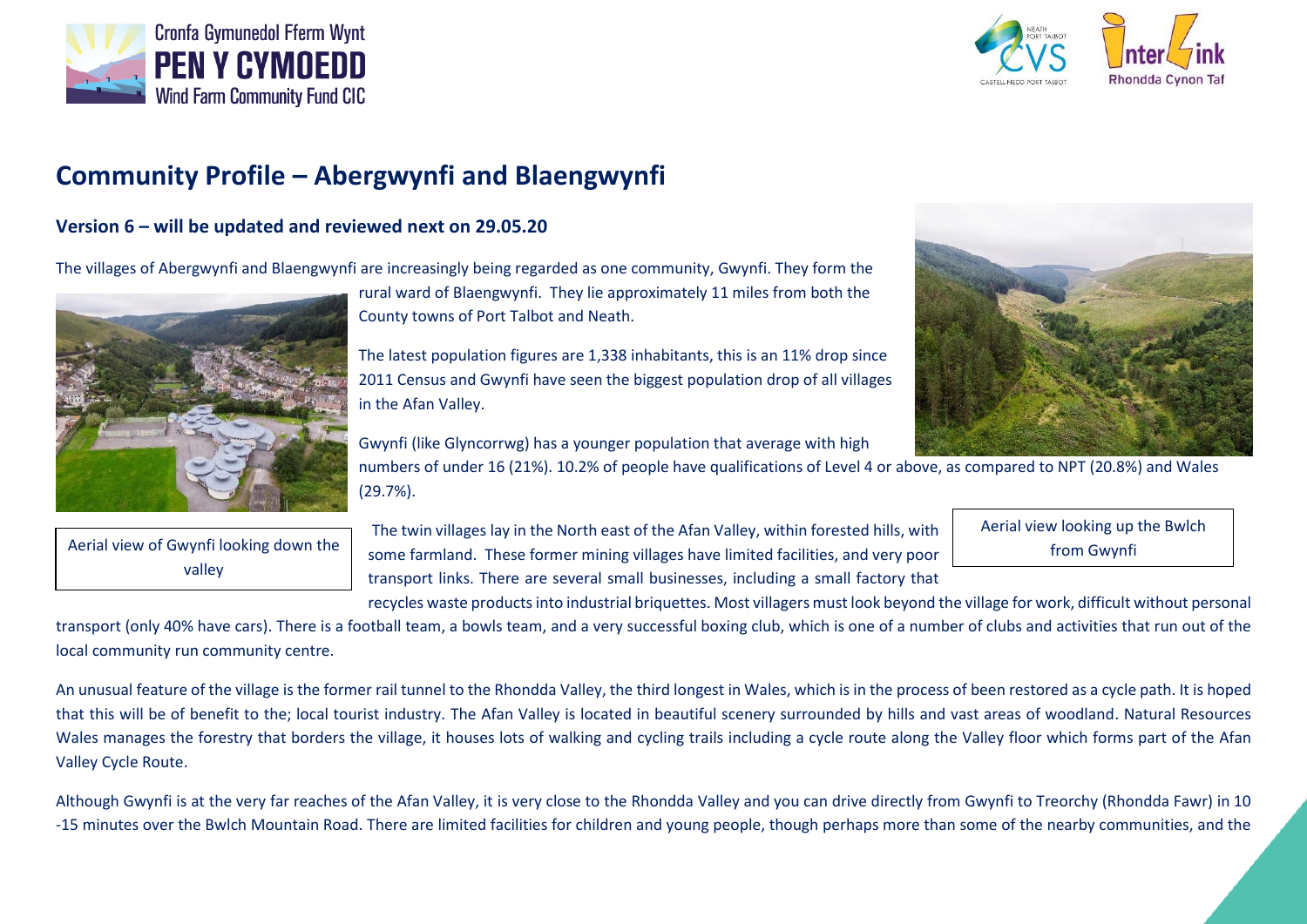remote locality and poor transport hampers all aspects of life. There is no remaining local authority owned or run facilities except for small children's play park which is need of upgrade and has a community group attached to it with views to take over or upgrade.

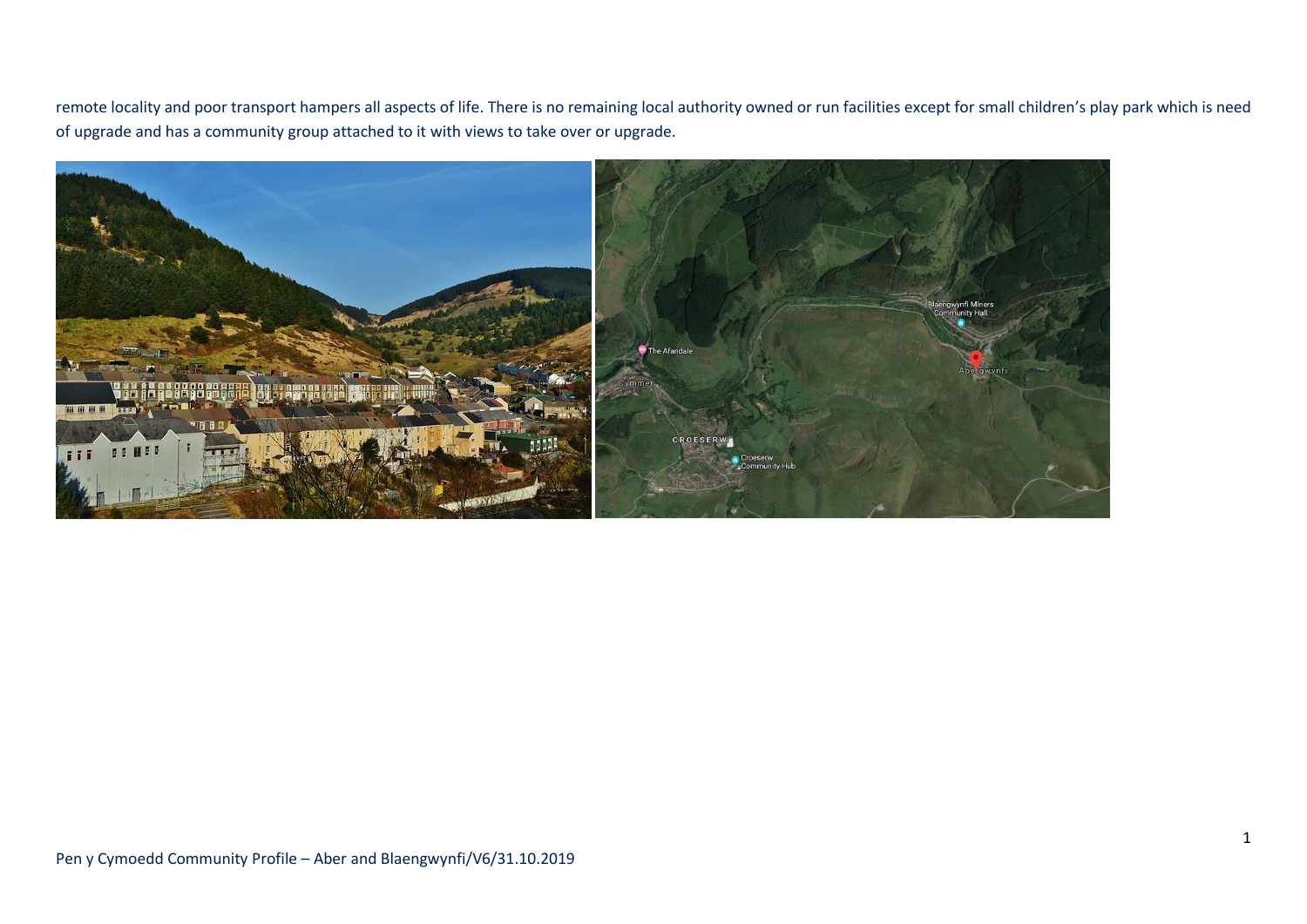## PyC Awards

| $\overline{\mathbf{1}}$ | <b>Population</b>                    |                                                        |               | 1338 (was 1495 at UK Census 2011)                                                                                                                                                          |               |                  |                                                                                                                                                                                                                                                                                                                                                                                                                                                                                                                                           |                                                                                                                                                                                                                                                                                   |                                       |                |  |
|-------------------------|--------------------------------------|--------------------------------------------------------|---------------|--------------------------------------------------------------------------------------------------------------------------------------------------------------------------------------------|---------------|------------------|-------------------------------------------------------------------------------------------------------------------------------------------------------------------------------------------------------------------------------------------------------------------------------------------------------------------------------------------------------------------------------------------------------------------------------------------------------------------------------------------------------------------------------------------|-----------------------------------------------------------------------------------------------------------------------------------------------------------------------------------------------------------------------------------------------------------------------------------|---------------------------------------|----------------|--|
|                         |                                      |                                                        |               |                                                                                                                                                                                            |               |                  | The population of Gwynfi is estimated now at 1338 down from 1495 in 2001.                                                                                                                                                                                                                                                                                                                                                                                                                                                                 |                                                                                                                                                                                                                                                                                   |                                       |                |  |
| $\overline{2}$          | <b>Demographics</b>                  | $0-17$ years<br>18-64 years                            | 280<br>771    |                                                                                                                                                                                            |               |                  |                                                                                                                                                                                                                                                                                                                                                                                                                                                                                                                                           |                                                                                                                                                                                                                                                                                   |                                       |                |  |
|                         |                                      | 65+ years                                              | 287           |                                                                                                                                                                                            |               |                  |                                                                                                                                                                                                                                                                                                                                                                                                                                                                                                                                           |                                                                                                                                                                                                                                                                                   |                                       |                |  |
|                         |                                      |                                                        |               | (Source Census 2011 via Stats Wales)                                                                                                                                                       |               |                  |                                                                                                                                                                                                                                                                                                                                                                                                                                                                                                                                           |                                                                                                                                                                                                                                                                                   |                                       |                |  |
| $\overline{\mathbf{3}}$ | <b>Deprivation Ranking</b><br>(WIMD) | WIMD 2014 (where 1 is most deprived and 1909 is least) |               |                                                                                                                                                                                            |               |                  |                                                                                                                                                                                                                                                                                                                                                                                                                                                                                                                                           |                                                                                                                                                                                                                                                                                   |                                       |                |  |
|                         |                                      | <b>WIMD</b>                                            | <b>Income</b> | <b>Employment</b>                                                                                                                                                                          | <b>Health</b> | <b>Education</b> | <b>Access to</b><br><b>Services</b>                                                                                                                                                                                                                                                                                                                                                                                                                                                                                                       | <b>Community</b><br><b>Safety</b>                                                                                                                                                                                                                                                 | <b>Physical</b><br><b>Environment</b> | <b>Housing</b> |  |
|                         |                                      | 177                                                    | 223           | 138                                                                                                                                                                                        | 172           | 116              | 348                                                                                                                                                                                                                                                                                                                                                                                                                                                                                                                                       | 1,027                                                                                                                                                                                                                                                                             | 1,899                                 | 1,020          |  |
|                         |                                      | - 0                                                    |               | Overall crime rate is lower than the Welsh average<br>Of people out of work, 14.2% are receiving incapacity benefits<br>70.3% of pensioners have no vehicle<br>The air quality score is 22 |               |                  | 36% of children are living in poverty compared with 20% across Wales<br>36% of people have a limiting long-term illness compared with 23% across Wales<br>43% of people have no qualifications compared with 26% across Wales<br>39% of households have no car which is the same as the Welsh average<br>0% of people live in a flood risk area compared with 41% across Wales<br>97.3% of people are White British compared with the Welsh average of 93%<br>39.6% are living in poverty which is higher than the Welsh average of 20.8% | 1% of households have no central heating which is less than the Welsh average of 2%<br>85.1% of the population cannot speak Welsh which is lower than the Welsh average of 73%<br>13.5% of the population are providing unpaid care, which higher than the Welsh average of 12.1% |                                       |                |  |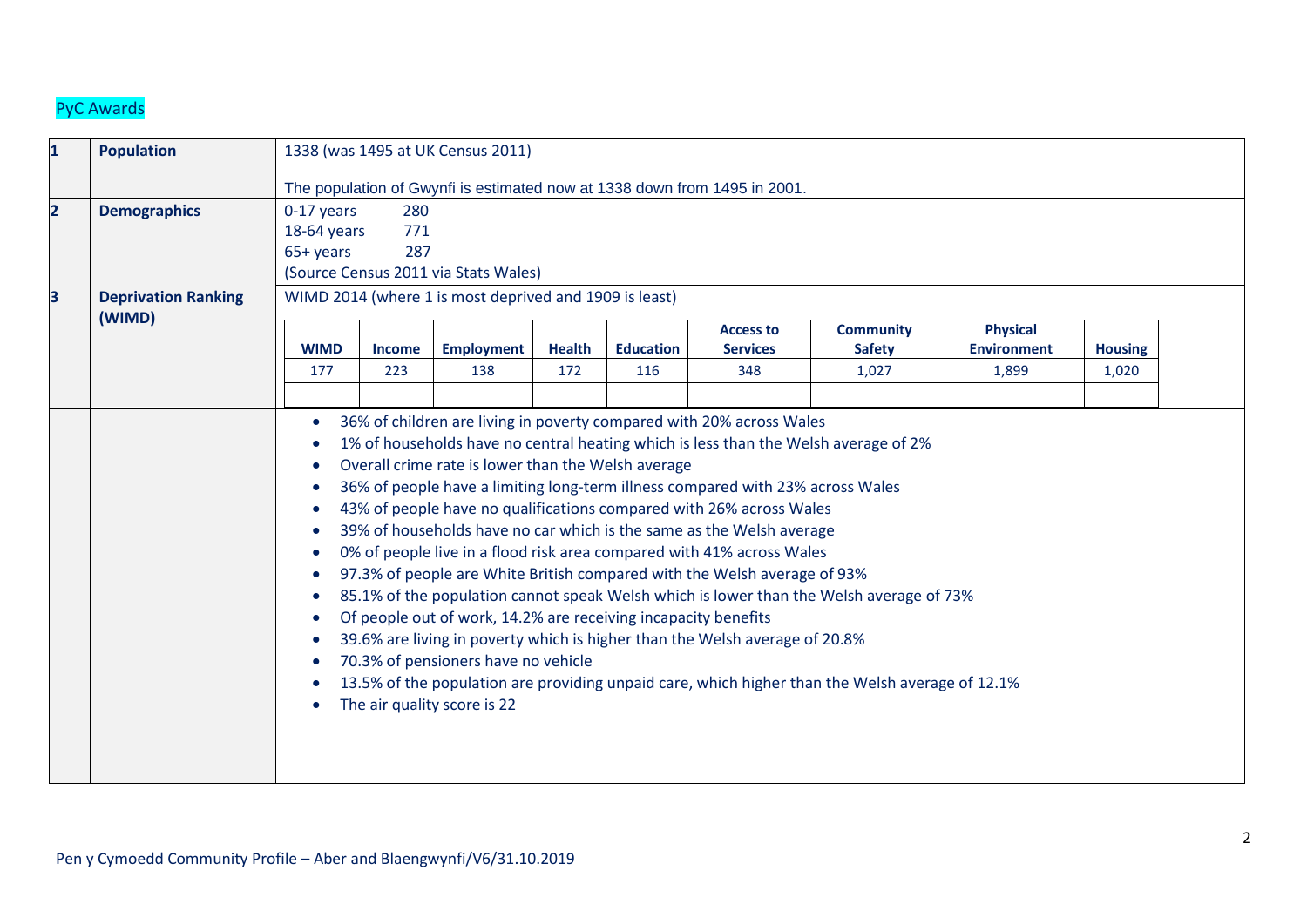| $\overline{\mathbf{4}}$ | <b>Employment &amp; Local</b><br><b>Economy</b><br>(where do people<br>work) | 58% of population is working age but only 26% of people aged 16-74 are in full-time employment compared with 36% across Wales and<br>of the 58% working age population, only 51% are economically active.<br>The largest employment sector is Health and Social work followed by manufacturing and retail.<br>26.3% are in full-time employment (267) compared with 35% across Wales/12.1% are in part-time employment (123) and 3.2% of people<br>are self-employed (33). 49.0% of population are economically inactive which is about the Welsh average.<br>Most people commute to employment in Neath, Port Talbot, Swansea and Cardiff.<br>In order of the most popular jobs according to UK census (2011):<br>Health and Social Work (19% of working people)<br>Manufacturing (15% of working people)<br>Retail (14% of working population) |
|-------------------------|------------------------------------------------------------------------------|--------------------------------------------------------------------------------------------------------------------------------------------------------------------------------------------------------------------------------------------------------------------------------------------------------------------------------------------------------------------------------------------------------------------------------------------------------------------------------------------------------------------------------------------------------------------------------------------------------------------------------------------------------------------------------------------------------------------------------------------------------------------------------------------------------------------------------------------------|
| 5                       | <b>Active Community</b><br><b>Groups</b>                                     | <b>Gwynfi Miners Community Hall (GMCH)</b><br><b>Clydfan Pensioners</b><br><b>Gwynfi Boxing Club</b><br><b>Gwynfi Youth Club</b><br>$\circ$<br><b>Blaengwynfi Library Reading Group</b><br>$\circ$<br><b>Community Cinema</b><br>$\circ$<br><b>Gwynfi Tots</b><br>$\circ$<br>Gwynfi Affiliated Sports Project (GASP)<br><b>Gwynfi Bowls Club</b><br>$\bullet$<br><b>SNS (Sunday Night Syndicate)</b><br>$\bullet$<br><b>Gwynfi Park Minders</b><br>$\bullet$<br><b>Rhondda Tunnel Society</b><br>Presbyterian Chapel<br>$\bullet$<br><b>Gwynfi United FC</b><br>$\bullet$<br><b>Afan Valley FC</b><br><b>Gwynfi Athletics Social Club</b>                                                                                                                                                                                                        |
| $6\overline{6}$         | Schools - primary,<br>secondary, Welsh,<br>special needs, nurseries          | In area<br>Penafan Primary School - (Estyn Rating 2011 – adequate) ages 3-11. Part of the Federated Primary schools of the Upper Afan<br>Valley / 81 pupils and 17 nursery pupils                                                                                                                                                                                                                                                                                                                                                                                                                                                                                                                                                                                                                                                                |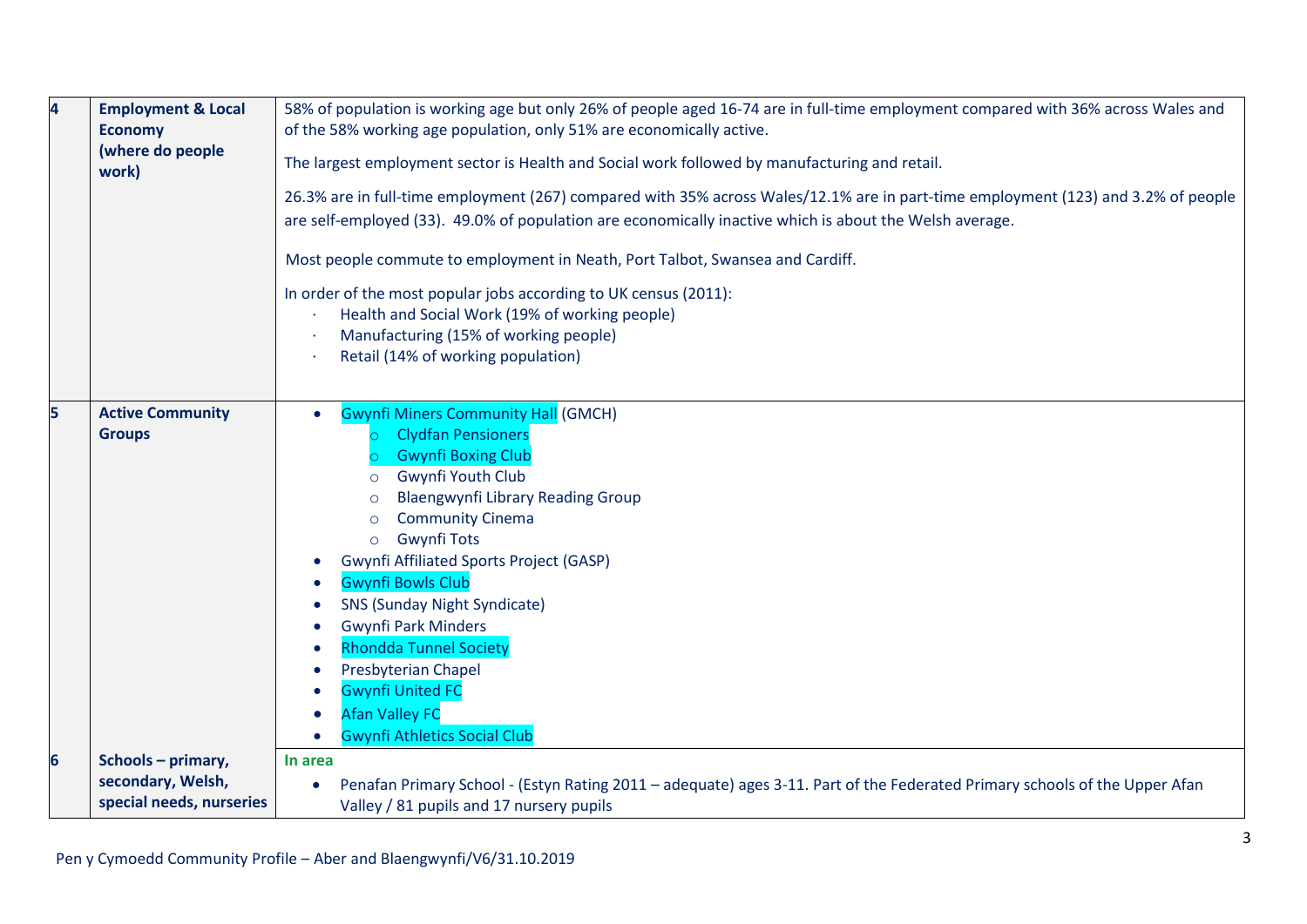|   | (including Cylchoedd<br>Meithrin), childcare<br>providers - number of<br>pupils in each, current<br><b>Estyn ratings</b> | <b>Closest Welsh Language Schools</b><br>Ysgol Cynwyd Sant, Maesteg - (Welsh medium aged 3-11) – 5.8 miles from Gwynfi. Estyn rating (2016) – Good 306 pupils<br>$\bullet$<br>Ysgol Gyfun Gymraeg Llangynwyd - (Welsh medium aged 11-18) – 8.1 miles from Gwynfi. Estyn rating (2015) – Good- 607 pupils<br>with 110 in sixth form.<br><b>Closest English Language Secondary School</b><br>The only secondary school in the (Cymmer Afan Comprehensive) closed down in 2019 after a campaign to save it by all local people was<br>lost. This has had a major impact on the valley. The site will be demolished.<br>Maesteg Comprehensive (5.8 miles from Gwynfi) (English medium aged 11-18). Estyn rating (2019) - Standards -Adequate and<br>$\bullet$<br>needs improvement; Wellbeing and attitude to learning - Adequate and needs improvement; teaching and learning experiences<br>- Adequate and needs improvement; Care, Support and guidance - Good; Leadership and management - Adequate and needs<br>improvement. 1,036 pupils.<br>Ysgol Cwm Brombil, Margam (14.1 miles from Gwynfi) opened in November 2018, (English medium aged 3-16) no Estyn report<br>available.<br><b>Closet Special educational school</b><br>Ysgol Hendrefelin Neath (aged $5 - 16$ ) - 11.1 miles from Gwynfi<br>$\bullet$<br>Ysgol Maes Y Coed Neath (aged 2-19) - 10.9 miles from Gwynfi |
|---|--------------------------------------------------------------------------------------------------------------------------|-----------------------------------------------------------------------------------------------------------------------------------------------------------------------------------------------------------------------------------------------------------------------------------------------------------------------------------------------------------------------------------------------------------------------------------------------------------------------------------------------------------------------------------------------------------------------------------------------------------------------------------------------------------------------------------------------------------------------------------------------------------------------------------------------------------------------------------------------------------------------------------------------------------------------------------------------------------------------------------------------------------------------------------------------------------------------------------------------------------------------------------------------------------------------------------------------------------------------------------------------------------------------------------------------------------------------------------------------------------------------------------|
|   |                                                                                                                          | <b>Closest Childcare providers</b>                                                                                                                                                                                                                                                                                                                                                                                                                                                                                                                                                                                                                                                                                                                                                                                                                                                                                                                                                                                                                                                                                                                                                                                                                                                                                                                                                |
|   |                                                                                                                          | Gwynfi Tots - provide flying start playgroup                                                                                                                                                                                                                                                                                                                                                                                                                                                                                                                                                                                                                                                                                                                                                                                                                                                                                                                                                                                                                                                                                                                                                                                                                                                                                                                                      |
| 7 | <b>Leisure facilities and</b><br>activities for Children &<br><b>Young People</b>                                        | Youth Club (Based at GMCH)<br>$\bullet$<br><b>Boxing Club (Based at GMCH)</b><br>$\bullet$<br><b>Afan Valley FC</b><br>There are parties/event held for key dates through the year e.g. Easter, Halloween and Christmas.<br>Saturday morning activity club (Based at GMCH)                                                                                                                                                                                                                                                                                                                                                                                                                                                                                                                                                                                                                                                                                                                                                                                                                                                                                                                                                                                                                                                                                                        |
|   |                                                                                                                          | Cinema screenings (Based at GMCH)                                                                                                                                                                                                                                                                                                                                                                                                                                                                                                                                                                                                                                                                                                                                                                                                                                                                                                                                                                                                                                                                                                                                                                                                                                                                                                                                                 |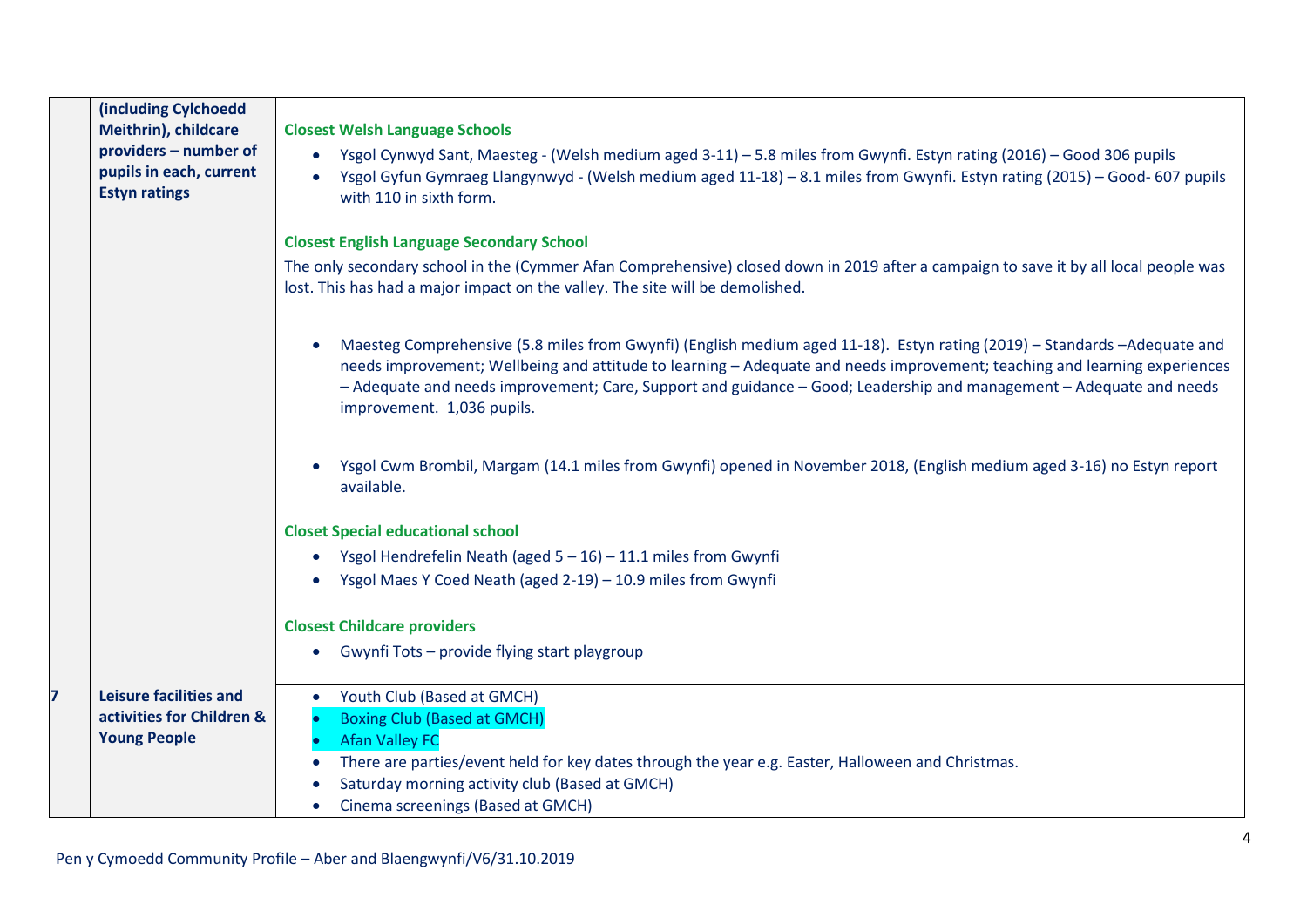| 8 | <b>Transport Connections</b> | 240 households have no cars and there is no train line in the valley. Travel time to key services are in line with the Welsh average on the                                         |
|---|------------------------------|-------------------------------------------------------------------------------------------------------------------------------------------------------------------------------------|
|   |                              | whole, however they have to travel a long way to reach a bank or petrol station (out of the Valley).                                                                                |
|   |                              | <b>Travel Times to Key Services</b>                                                                                                                                                 |
|   |                              | Post Office - 10 mins                                                                                                                                                               |
|   |                              | Library $-15$ mins                                                                                                                                                                  |
|   |                              | $GP - 11$ mins                                                                                                                                                                      |
|   |                              | Pharmacy $-12$ mins                                                                                                                                                                 |
|   |                              | Primary School - 14 mins                                                                                                                                                            |
|   |                              | Secondary School - 52 mins                                                                                                                                                          |
|   |                              | Food Shop - 11 mins                                                                                                                                                                 |
|   |                              | Leisure Centre - 97 mins                                                                                                                                                            |
|   |                              | <b>Roads</b>                                                                                                                                                                        |
|   |                              | The road system is heavily influenced by the Valley's topography. Junctions in some locations are difficult, while bridges able to carry                                            |
|   |                              | heavy vehicles dictate bus and lorry routes.                                                                                                                                        |
|   |                              |                                                                                                                                                                                     |
|   |                              | Although Gwynfi is at the very far reaches of the Afan Valley (10.04 miles up from the start of the Afan Valley), it is very close to the                                           |
|   |                              | Rhondda Valley and you can drive directly from Gwynfi to Treorchy (Rhondda Fawr) in 10-15 minutes over the Bwlch Mountain Road, by                                                  |
|   |                              | travelling over the Bwlch Mountain Road you can also reach Bridgend. There is also access over the Croeserw Mountain road to Maesteg                                                |
|   |                              | and this is a 15-minute drive from Gwynfi.                                                                                                                                          |
|   |                              |                                                                                                                                                                                     |
|   |                              | Rail                                                                                                                                                                                |
|   |                              | There is no rail line in the Afan Valley, the closest train station is Maesteg (5.88 miles / 14-minute drive away in Llynfi Valley) or Neath                                        |
|   |                              | (11.28 miles / 26-minute drive away in Neath Valley). Treorchy train station in Rhondda Valley is only a 15-minute drive away and 8.51                                              |
|   |                              | miles but there is no public transport connecting Afan and Rhondda Valleys.                                                                                                         |
|   |                              | <b>Buses</b>                                                                                                                                                                        |
|   |                              | Public Transport provision is poor. There is a weekday bus to Neath College (for students only) in the morning, and back in the<br>$\bullet$                                        |
|   |                              | evening.                                                                                                                                                                            |
|   |                              | There is a 2 hourly service Monday to Saturday, 6 into and 5 out of the village a day. Travel to Neath requires changing buses at<br>the lower Afan Valley village of Pontrhydyfen. |
|   |                              |                                                                                                                                                                                     |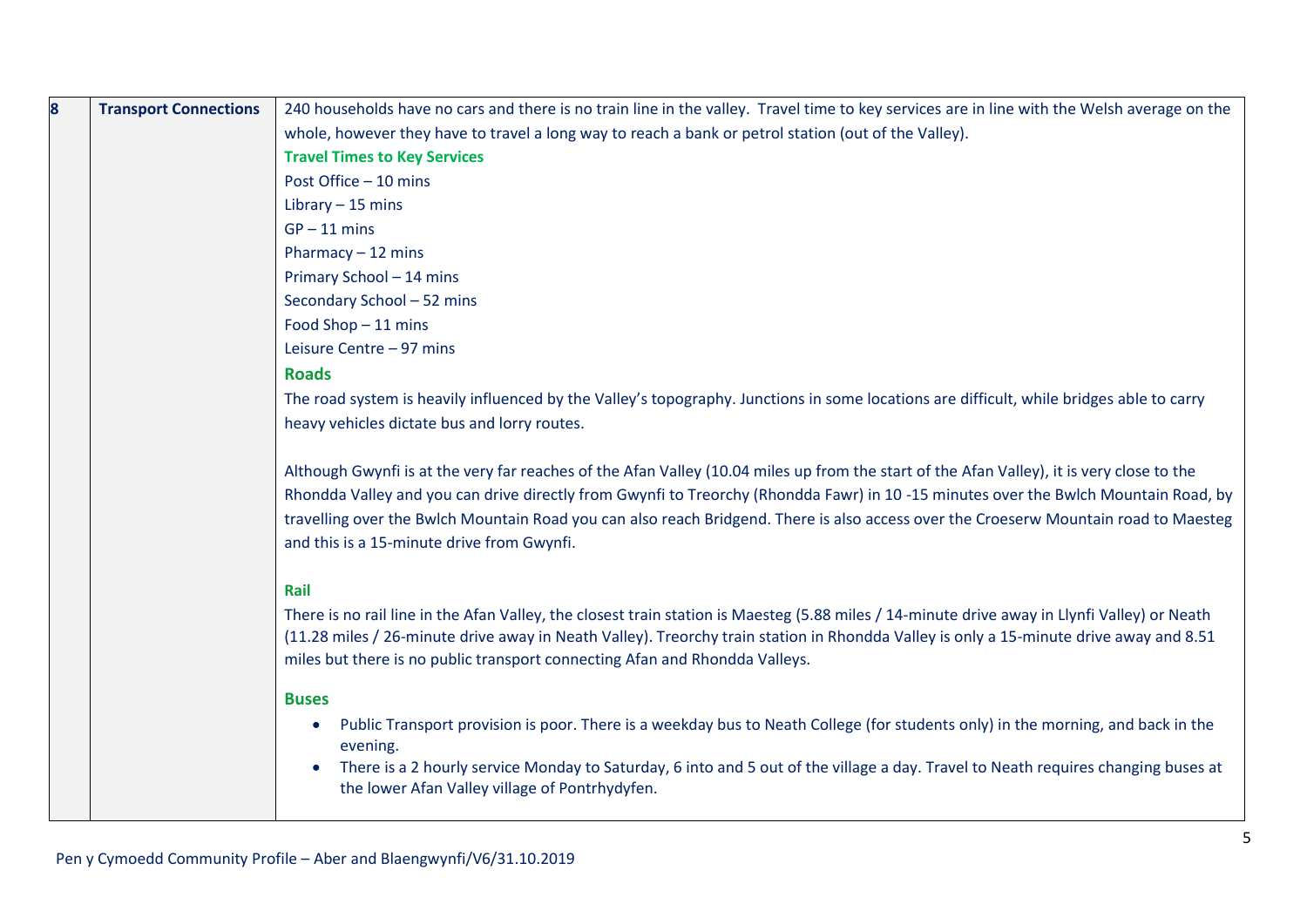|    |                                                                                                                                                                                                                                           | Both buses are provided by First Cymru.<br>$\bullet$                                                                                                                                                                                                                                                                                                                                                                                                     |  |  |  |  |
|----|-------------------------------------------------------------------------------------------------------------------------------------------------------------------------------------------------------------------------------------------|----------------------------------------------------------------------------------------------------------------------------------------------------------------------------------------------------------------------------------------------------------------------------------------------------------------------------------------------------------------------------------------------------------------------------------------------------------|--|--|--|--|
| 9  | <b>Health Provision</b><br>(GP practices,<br>hospitals, clinics, other                                                                                                                                                                    | In area<br>There is a GP at the Health Centre in Gwynfi - part of the Afan Valley Group Practice with Glyncorrwg.                                                                                                                                                                                                                                                                                                                                        |  |  |  |  |
|    | services)                                                                                                                                                                                                                                 | <b>Closest hospitals</b>                                                                                                                                                                                                                                                                                                                                                                                                                                 |  |  |  |  |
|    |                                                                                                                                                                                                                                           | Hospitals are Neath Port Talbot, Singleton, Morriston and Princess of Wales Bridgend.                                                                                                                                                                                                                                                                                                                                                                    |  |  |  |  |
|    |                                                                                                                                                                                                                                           | <b>Dentists and opticians</b><br>None in area, closest are:<br>Cymmer Dental Clinic in Cymmer Health Centre.<br>Opticians are in Maesteg, Port Talbot or Neath.<br>The average life expectancy is in line with the Welsh average at 78, but Healthy life expectancy is 62 years of age compared with 65<br>across NPT and 68 across Wales.                                                                                                               |  |  |  |  |
| 10 | <b>External services</b><br>brought into the area                                                                                                                                                                                         | Nothing at present.                                                                                                                                                                                                                                                                                                                                                                                                                                      |  |  |  |  |
| 11 | <b>Community Facilities</b>                                                                                                                                                                                                               | The key main buildings are:                                                                                                                                                                                                                                                                                                                                                                                                                              |  |  |  |  |
|    | (with postcodes)<br><b>Include</b><br>pharmacies, libraries<br>and petrol stations<br><b>Main buildings</b><br><b>Sports facilities &amp; Clubs</b><br><b>Playgrounds</b><br><b>Playing fields</b><br><b>Heritage sites</b><br>allotments | Gwynfi Miners Community Hall / Gwynfi Athletic Social Club / The G2 and The Tunnel Hotel.<br>Pharmacy (SA13 3TA)<br>$\bullet$<br>Gwynfi Miners Community Hall (GMCH) (SA13 3TE) - This hosts a number of services:<br>$\bullet$<br>Library (Based at the Community Run Hall)<br>Gym (Based at the Community Run Hall)<br>Community Cinema (Based at the Community Run Hall)<br><b>GP Referral Programme</b><br>Car Repair Garage (SA13 3YW)<br>$\bullet$ |  |  |  |  |
|    |                                                                                                                                                                                                                                           | Bowls Club, Green and Clubhouse (SA13 3UL)<br><b>Gwynfi United Football Ground (SA13 3TS)</b>                                                                                                                                                                                                                                                                                                                                                            |  |  |  |  |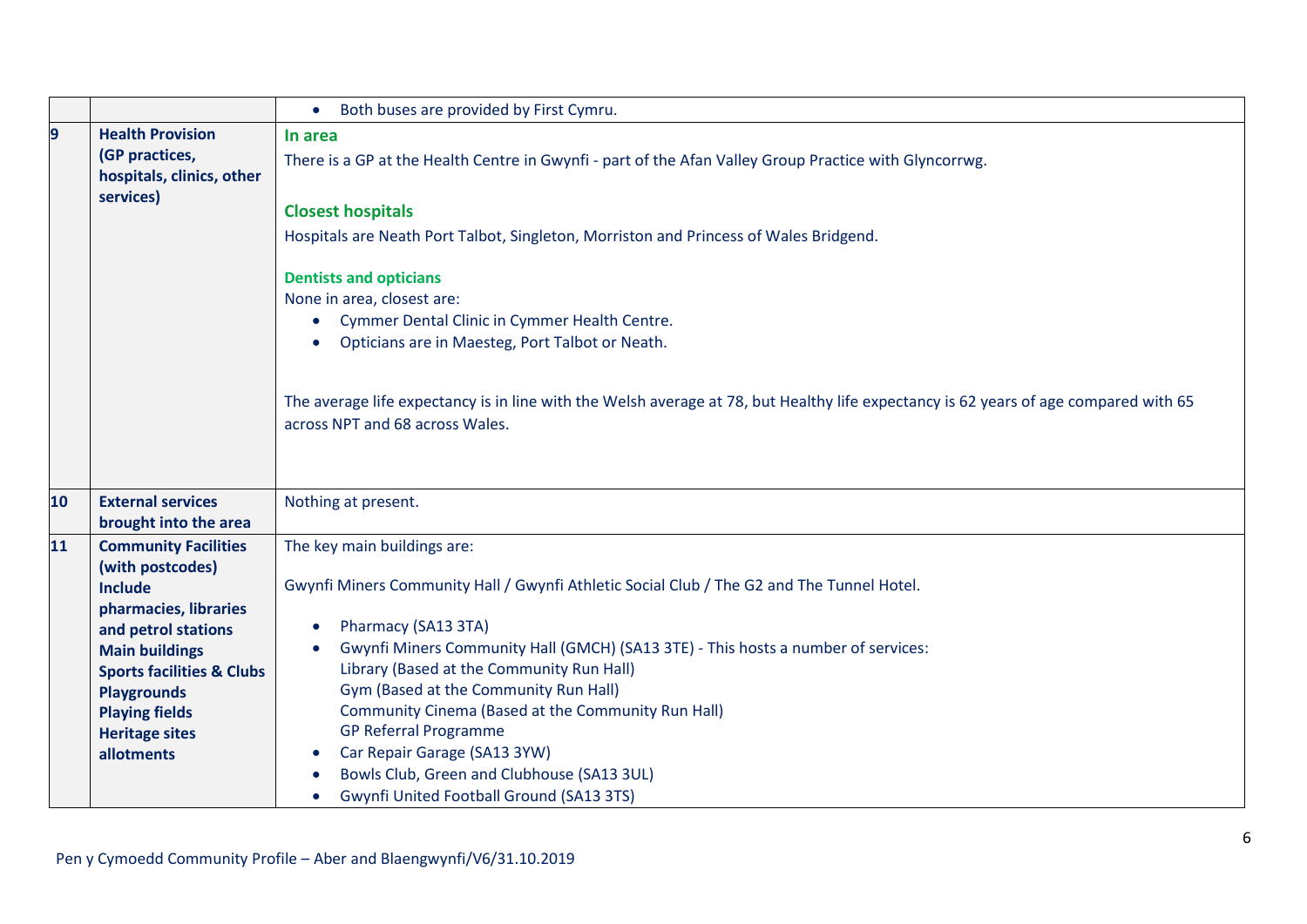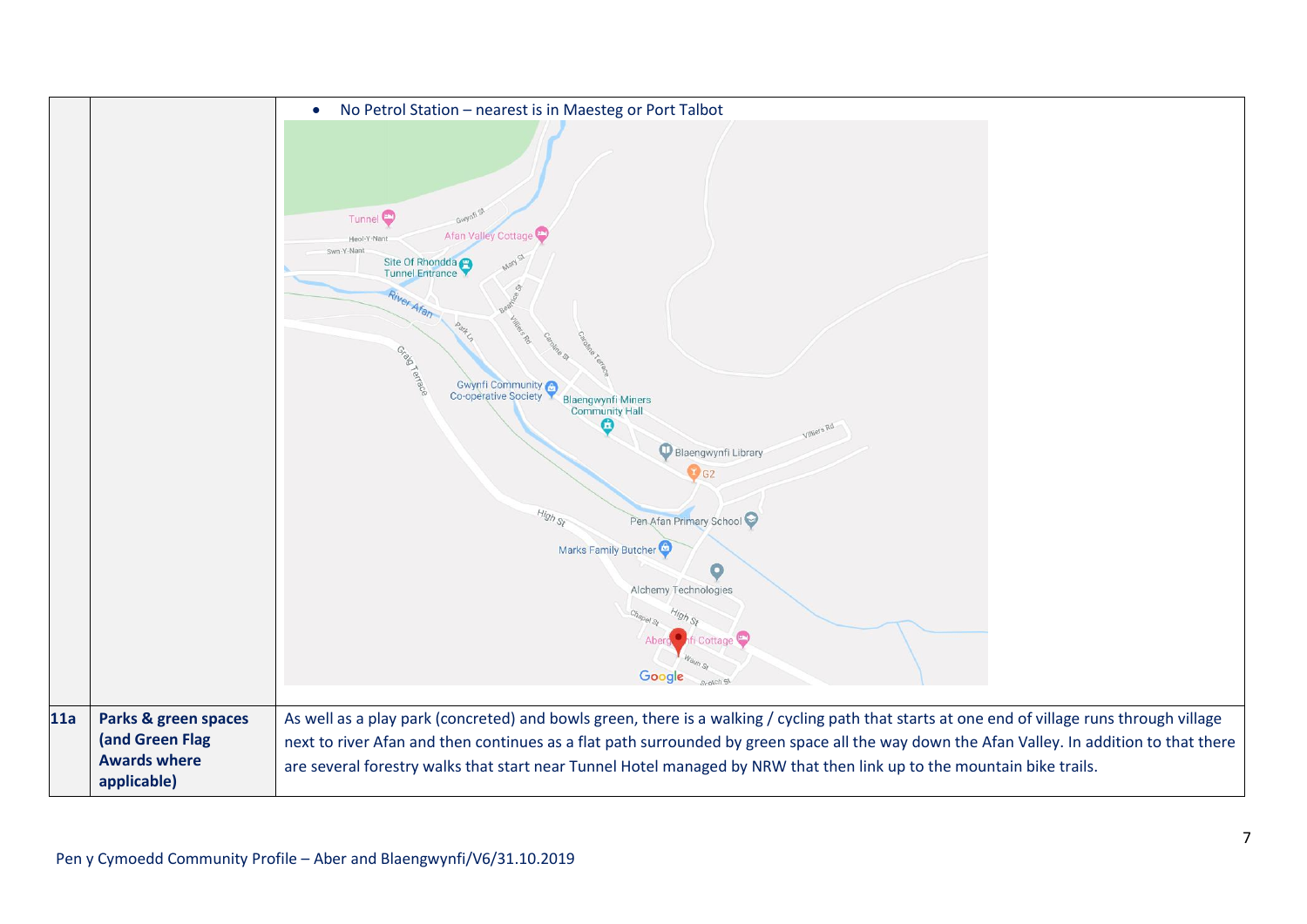|      | <b>Footpaths and Active</b>        | Footpaths and Bike Trails - Part of the Afan Valley Forest Park Network                                                              |  |  |
|------|------------------------------------|--------------------------------------------------------------------------------------------------------------------------------------|--|--|
|      | <b>Travel networks</b>             |                                                                                                                                      |  |  |
|      |                                    | There is also a large football field nestled in the corner of the village surrounded by mountain.<br>Valley Cottage                  |  |  |
|      |                                    |                                                                                                                                      |  |  |
| $12$ | <b>Places of worship</b>           | 46.8% identify as having no religion which is in line with the Welsh average. 43.5% of remaining people (590) identify as Christian. |  |  |
|      | (description,<br>denomination, how | Blaengwynfi Presbyterian Chapel (Villiers Road SA13 3SY)<br>$\bullet$                                                                |  |  |
|      | buildings used)                    |                                                                                                                                      |  |  |
| 13   | <b>Local businesses &amp;</b>      | <b>Essential Services</b>                                                                                                            |  |  |
|      | shops                              | <b>Village Shop</b><br>$\bullet$                                                                                                     |  |  |
|      |                                    | Pharmacy                                                                                                                             |  |  |
|      |                                    | Small Local Co-operative Supermarket. Includes the Post Office.                                                                      |  |  |
|      |                                    | <b>Health, Beauty and Fashion</b>                                                                                                    |  |  |
|      |                                    | <b>Gwynfi Barbers</b><br>$\bullet$                                                                                                   |  |  |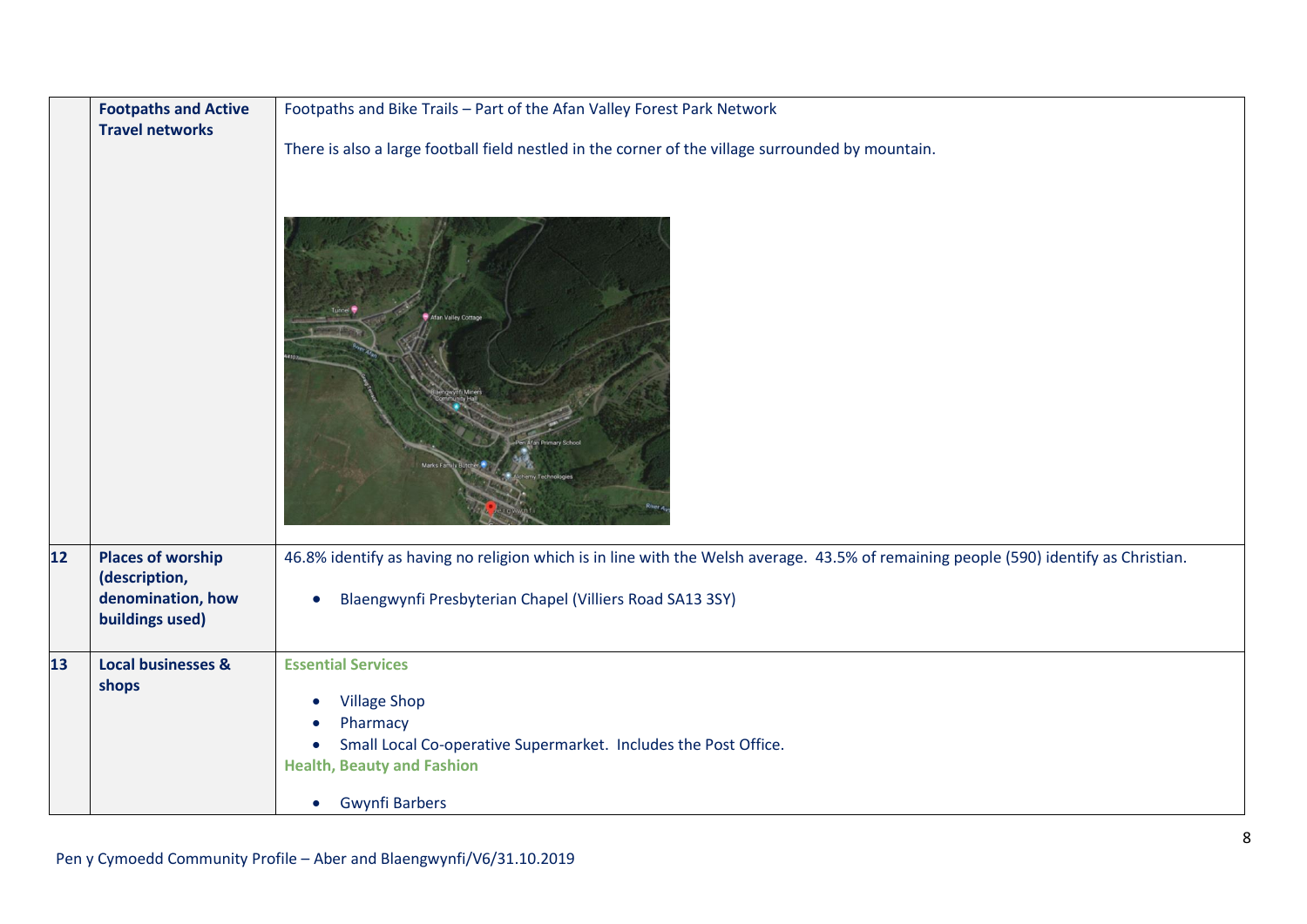| 14 | <b>Tourism facilities</b><br>(including tourism<br>websites)                                                          | Food<br>Chinese takeaway<br><b>Butcher</b><br><b>Other</b><br>Alchemy Technologies SA13 3YL - http://alchemytech.co.uk/about/<br>The valley is well known in Mountain Biking circles, and the village sits on several of the trails that run throughout the valley, and<br>footpaths from the Afan Forest park at Afan Argoed. The planned reopening of the Rhondda Tunnel (which would be second longest<br>cycle tunnel in the world connecting Blaengwynfi to Blaencwm in the Rhondda Valley) should increase this. There are a couple of B&Bs<br>and a small hotel in the villages. |
|----|-----------------------------------------------------------------------------------------------------------------------|-----------------------------------------------------------------------------------------------------------------------------------------------------------------------------------------------------------------------------------------------------------------------------------------------------------------------------------------------------------------------------------------------------------------------------------------------------------------------------------------------------------------------------------------------------------------------------------------|
| 15 | Leisure premises, pubs,<br>clubs etc                                                                                  | G2 Sports Bar.<br><b>Tunnel Hotel.</b><br><b>Gwynfi Athletic Social Club.</b>                                                                                                                                                                                                                                                                                                                                                                                                                                                                                                           |
| 16 | <b>Derelict buildings and</b><br>areas of land that are<br>problematic or affect<br>people's view of the<br>community | There are a number of empty houses (see below)<br>There are 54 vacant dwellings - 8% compared with Welsh average of 6%.                                                                                                                                                                                                                                                                                                                                                                                                                                                                 |
| 17 | Housing - current and<br>planned? Who                                                                                 | Make up of Properties:<br>Detached $-22$ (3.3%) Welsh average = 27.7%<br>Semi-detached $-69$ (10.3%) Welsh average = 31.0%<br>Terraced - 563 (83.9%) Welsh Average = 27.8%<br>Purpose built flat $-11$ (1.6%) Welsh average = 9.6%<br>Flats in converted house $-4$ (0.6%) Welsh average = 2.4%<br>Owner occupied - 395 (64%) Welsh average = 67.8%<br>Social rented - 137 (22.2%) Welsh Average = 16.5%<br>Private rented $-56$ (9.1%) Welsh average = 12.7%                                                                                                                           |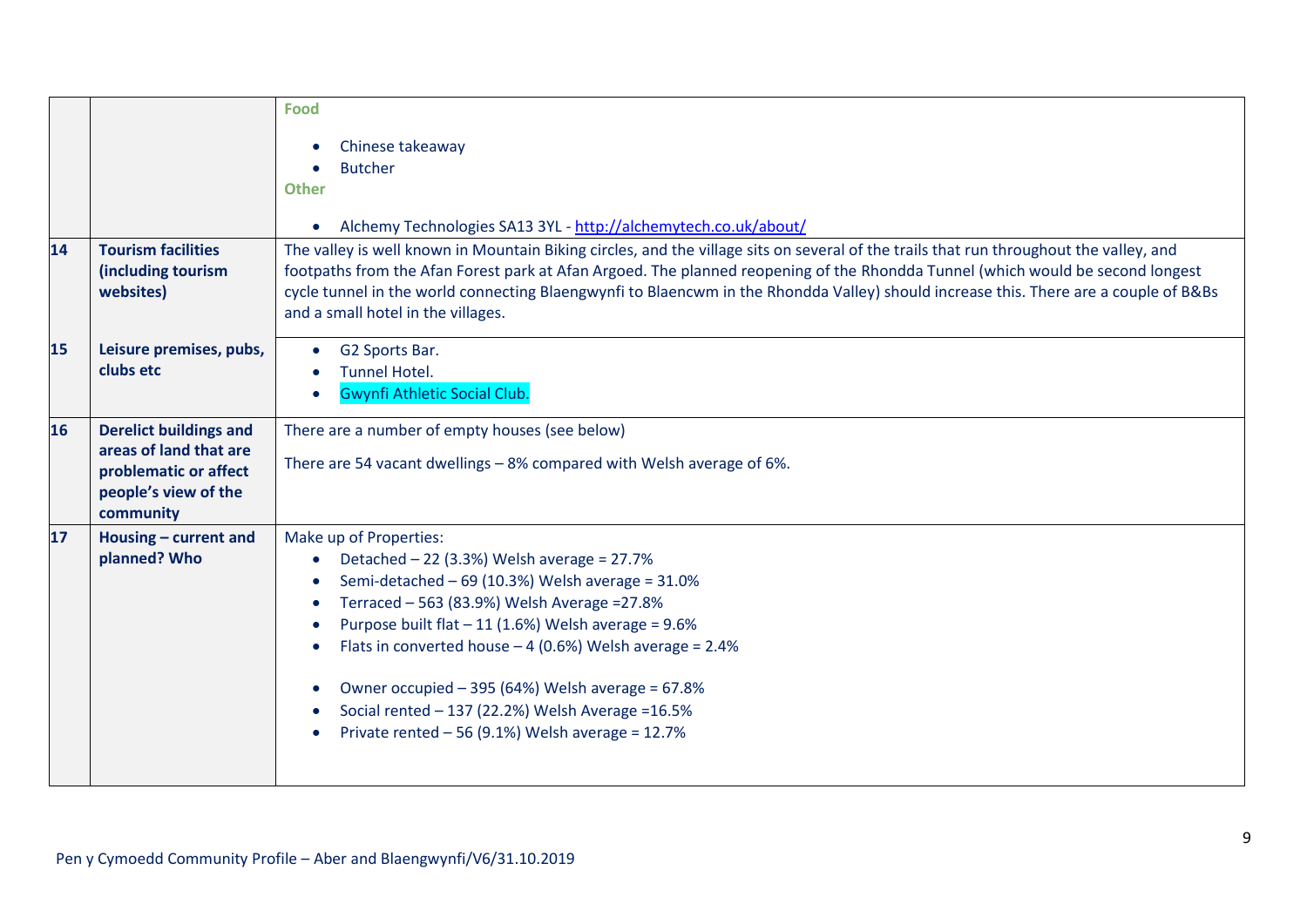|    |                                                                 | According to the 2011 census, there were 54 vacant dwellings. 8.0% of the housing stock. In recent years Tai Tarian Housing association<br>have demolished some properties in the village.                                                                                                                             |
|----|-----------------------------------------------------------------|------------------------------------------------------------------------------------------------------------------------------------------------------------------------------------------------------------------------------------------------------------------------------------------------------------------------|
|    |                                                                 | The average price for property in Blaengwynfi stood at £59,295 in August 2018 and 79% of properties were built between 1900-1939.<br>Social Landlords in the area are Tai Tarian and Coastal Housing.                                                                                                                  |
| 18 | Analysing all that -<br>what are the main<br>gaps in provision? | The area has limited facilities and employment, and transport provision is very poor. Access to secondary and further education will<br>become more difficult following the closure of the valley secondary school, necessitating children travelling more than 11 miles to the<br>schools either side of Port Talbot. |
| 19 | What's likely to come<br>up? What might<br>change?              | The reopening of the tunnel and cycle path should increase tourism, and open links to the Rhondda Valley.<br>Christmas Tree Group trying to organise village activities at Christmas.<br>There is an active group trying to take over and improve children's play area in the village.                                 |
| 20 | <b>Community Funds</b>                                          | Llynfi Afan Wind Farm - up to £5,000<br>People's Health Trust Local Conversation Small Grant Scheme - up to £2,499<br>Pen y Cymoedd Wind Farm Community Fund                                                                                                                                                           |
| 21 | <b>Politics</b>                                                 | Cllr Jane Jones - Independent<br>AM - David Rees - Welsh Labour<br>MP - Stephen Kinnock - Labour<br>Council - NPT CBC - Labour<br>Town / Community Council - None                                                                                                                                                      |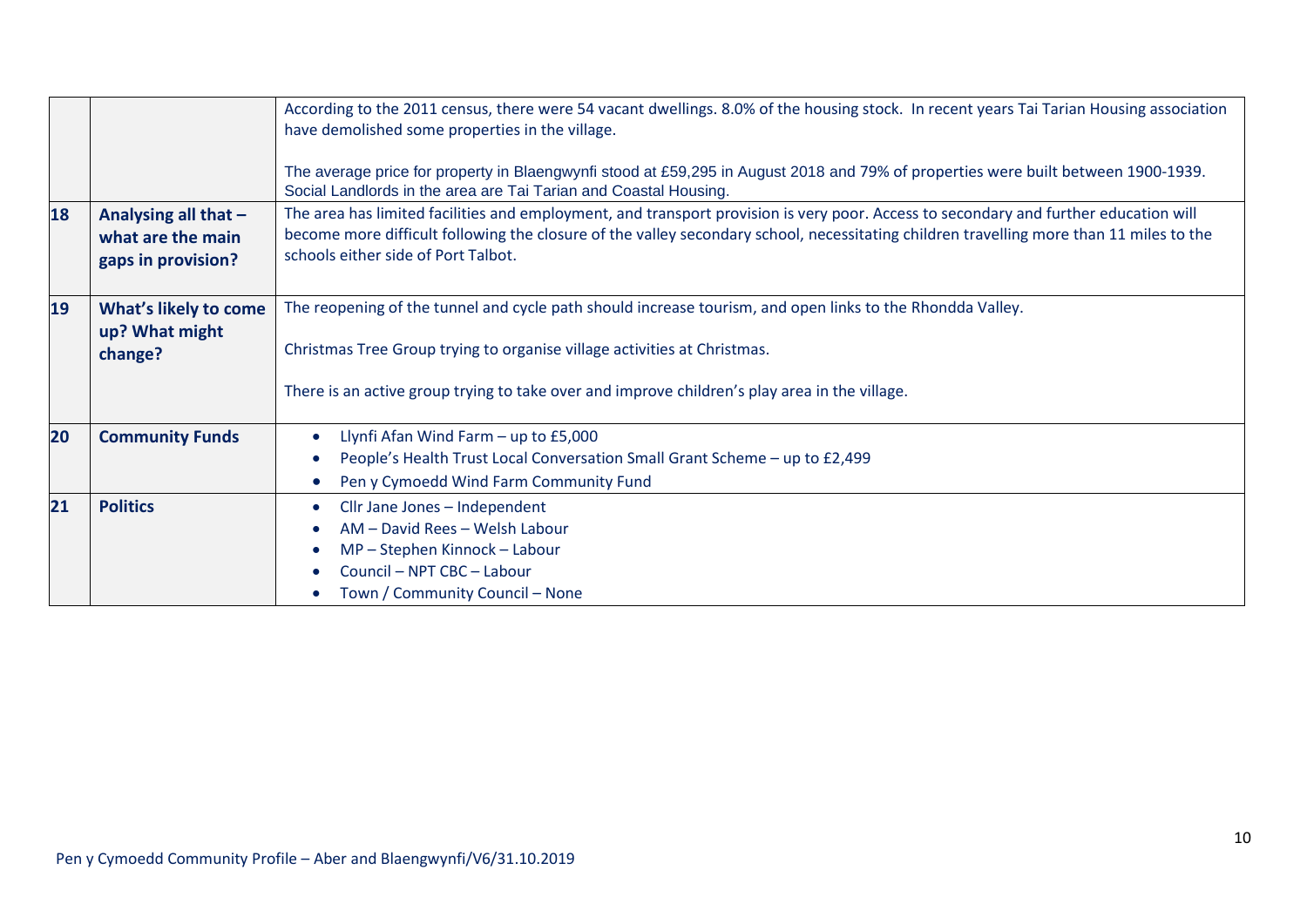